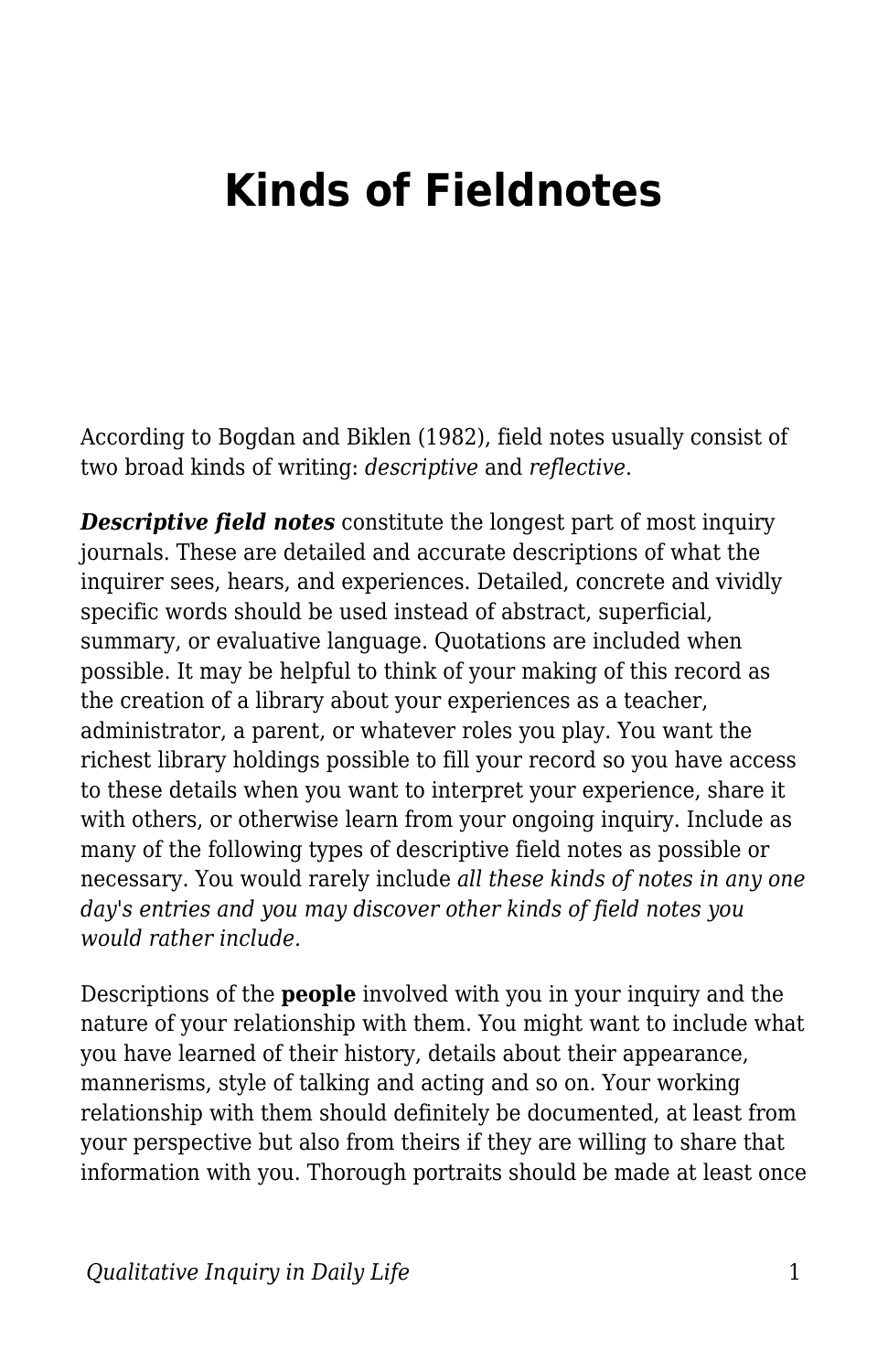for each person involved in the social situation and then brief update descriptions may be made in later sets of field notes as people and details about them change. An example of a description Marn' made is of Tom as she observes him barely being able to sustain three minutes reading at the beginning of a seven day period and ending when he bursts into her room to announce that he stayed up until 3 A. M. reading.

Descriptions or representations of **communication** which include direct verbatim quotations of **verbal** statements you hear people make, literal transcriptions of interviews and informal conversations you have with people, as well as paraphrases in your own words if you were unable to obtain the exact quotations. The more you can get in their own words, the better. Do not translate the words and actions of others into your own personal 'professional' language when recording them into your field notes or you will lose much of the information you need to interpret their experiences.

These notes also include **non-verbal** communications you observe people making (such as body language) which will provide important context for understanding the emotional and circumstantial settings for interpreting the content of oral dialogue. Most people pay close attention what people say; but how they say it with their emotions and bodies in holistic communication is mostly noted at a subconscious level. The task of the qualitative inquirer is to bring these details to their own conscious awareness so they can interpret what is said more openly and accurately. The use of video tapes can greatly facilitate this work. But educators, such as Marn' are in excellent positions to develop their sensitivity to the intents and meanings students are communicating along with the words they speak. She listened to what Tom was saying about reading and not only wrote down his exact words but also his facial expressions, intonation, and perceived emotional state to help her make sense of what he was really saying and to help her share this understanding with her readers (actually only herself when she first wrote these notes).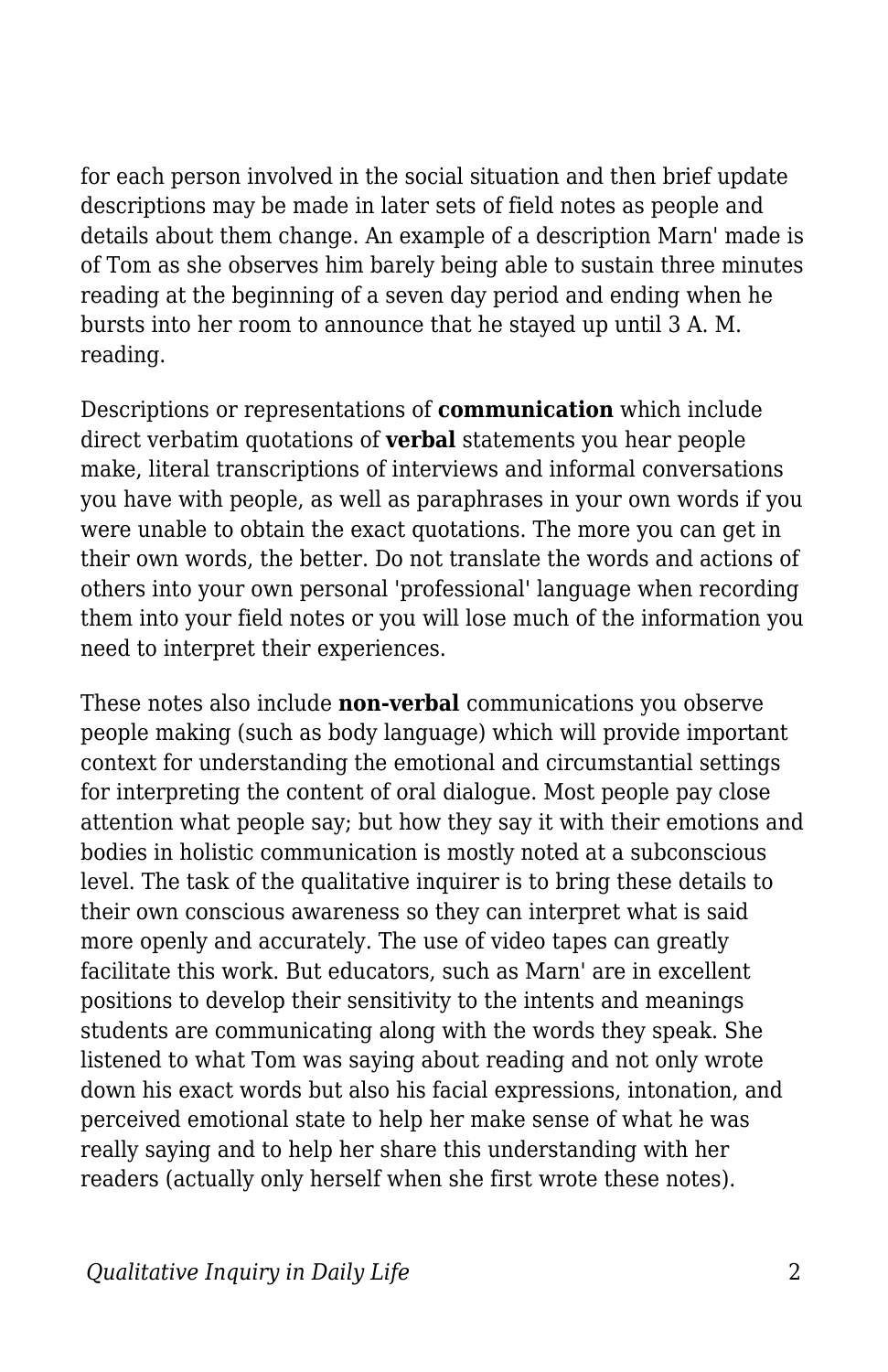Descriptions of the **physical and historical setting** include drawings, maps, photographs, videotapes, and verbal descriptions of the settings in which you are participating and learning. Such descriptions provide important contextual information that may not have to be repeated every time you observe in the same setting. Of course, settings do change from time to time and particular physical or historical changes most likely influence the events and experiences participants have. The inquirer should be sensitive to these changes and include descriptions of them in the record. As noted earlier, Marn' did not include descriptions of physical settings in her report. She doesn't have such a description in her field notes and apparently didn't feel that was a critical detail to include as she was sharing her learning with readers. However, the historical setting is of central importance to the story she is telling about her use of journal keeping over a five year period. It would have helped to know more about the historical context during each of the periods from which her sample journal entries were drawn.

Accounts of particular **events and actions** in the setting including listings of who was involved, what the event was, how participants were involved, the nature of their actions, historical details that provide context for the event, etc. Marn's notes were essentially of this type, though the short excerpts she included in this report lack a lot of the detail readers might want. The story that began Chapter One is another example of this kind of descriptive account. Events, activities, and particular actions of participants in a classroom, school, or any setting reveal how people live their lives; and the meanings they attribute to their behaviors are implied by those actions. Combined with what participants say about their activities, descriptions of the events they experience provide helpful insight to the inquirer about the value and nature of those events in participants' lives.

Description of the **inquirer's behavior, actions, and experience** in relation to the experiences of others. As an active participant in the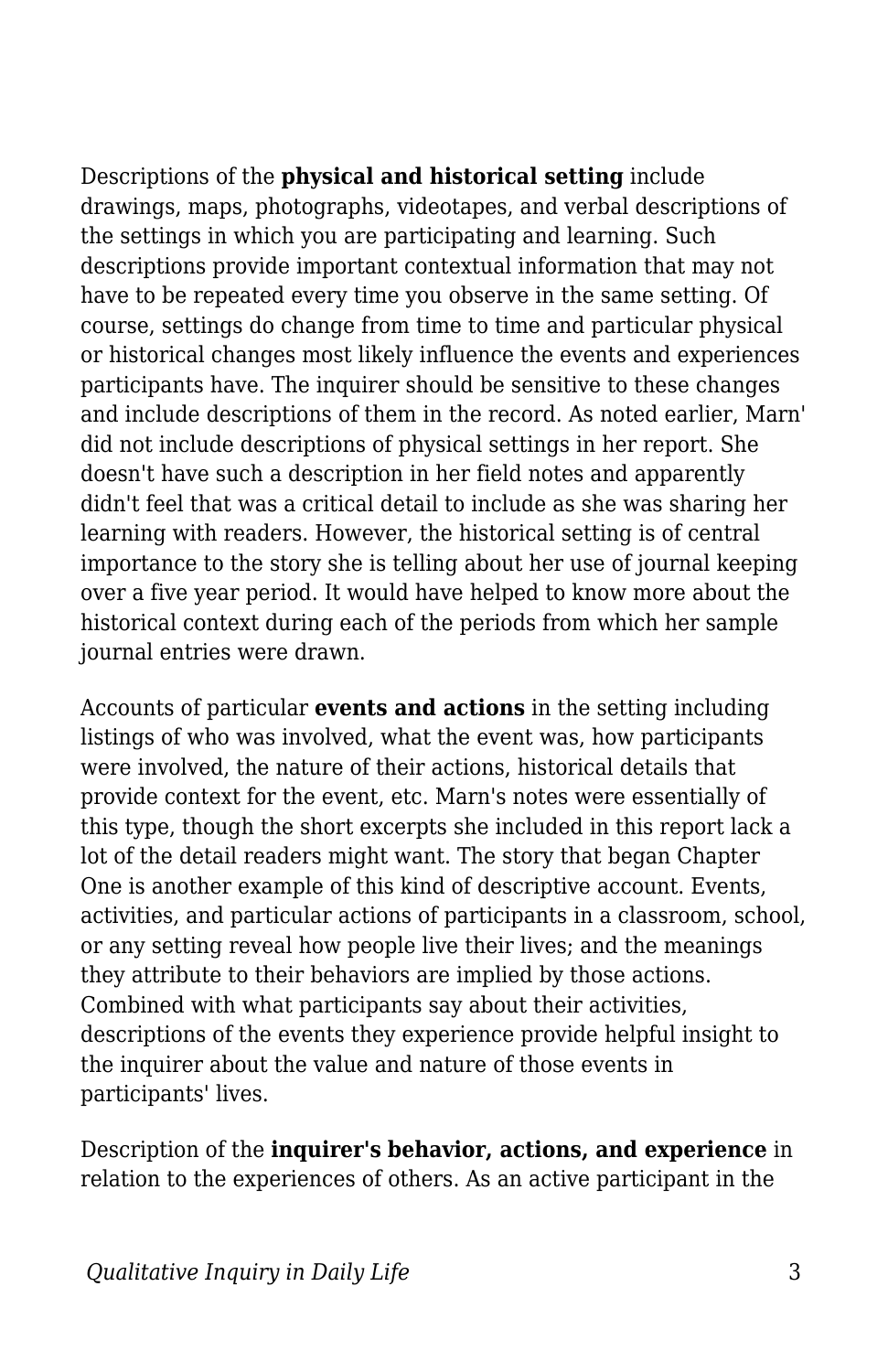social settings you explore, your own behavior, words, relationships with others, assumptions, and physical presence in relation to all else you are describing should be made apparent in your notes to help you and others understand how you have helped create the information you collected and conclusions you reached. In a very real sense, you are the inquiry instrument through which all other information will be filtered through your recordings and into your sharing about your experience. So it is critical for others to understand the nature of your presence in the settings you describe. These notes form an **audit trail of details about how you are doing the inquiry.** These notes may include descriptions of adjustments to the design of the study (could include the design itself here), sampling decisions, problems to be dealt with in conducting the study, etc. They also include comments on how well you are developing relationships with other people in the social situation, reminders of things you need to do to continue the study, ideas you are having about how to solve problems and the eventual decisions you make. If these method notes are recorded regularly, they provide an excellent account of how you conducted the inquiry and may form an audit trail that would allow you or anyone to audit or review your study. Marn' included an audit trail in her study as well as a critique of how well she met certain standards for doing qualitative inquiry (these are discussed in detail in Chapter Five).

**Reflective field notes** build on the descriptive field notes to reflect your personal account of what you are learning. These notes go beyond the descriptions presented above, to include your speculations, feelings, problems, ideas, hunches, impressions, prejudices, analyses, plans for future inquiry, clarifications, syntheses, connections, and other ideas about what you are learning in the inquiry.

Recording your reflections may be therapeutic for you and should also help you clarify what you are thinking and experiencing during the inquiry experience, as Marn' said the keeping of a journal was for her. This written record of your reflections also provides a contextual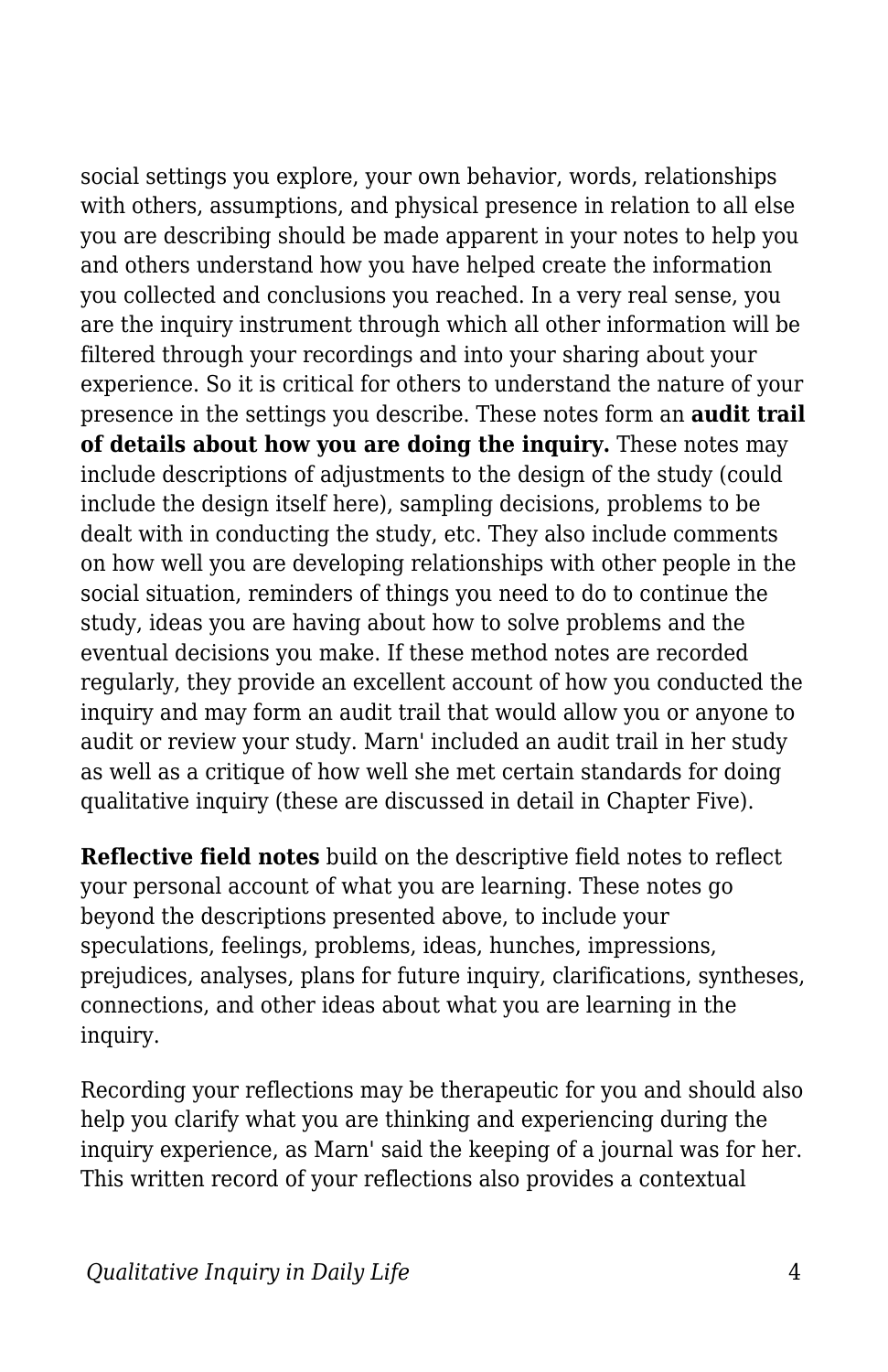framework for interpreting your descriptive field notes. Understanding you as the learner through your reflective notes will help readers (including yourself) better understand the descriptions, analyses and conclusions of your study. All field notes must necessarily reflect the influence of the inquirer who created them. Reflective notes provide a way to take into account that influence by clarifying who you are, how you think, where your ideas came from, etc.

Reflective notes may be set apart from the descriptive notes in your record through the use of notations such as 'OC' meaning 'observer comment', through the creation of separate sections of your field notes for more extensive analyses (such as memos, essays or draft reports), or they may even be kept in a separate 'field diary.' Though you would rarely include all these kinds of notes in any one day's entries, some of the different types of reflective notes include:

**Analyses and syntheses** that include your speculations about what you are learning, the themes that are emerging, patterns that you may be seeing in participants' experiences, connections between experiences, your new ideas, your interpretations of the meanings of events and people's comments, etc. These may be short notes written during participation in an event, or afterward while reading through a particular descriptive field notes; or they may be longer 'analytic memos' which incorporate information from many descriptive and reflective field notes. They may be reports or articles developed to communicate to others what you are learning (such as the reports in Appendices A and B). Analyses and syntheses constitute the ongoing process of clarifying meaning and interpreting the information being gathered in light of the relationships being developed between the inquirer and other participants, in light of questions being asked, and in light of stories the inquirer wants to share with others about the inquiry. Marn' used a particular approach to analysis and synthesis that Spradley (1980) recommends. She could have used several other approaches (some will be discussed in Chapter Eight of this book); but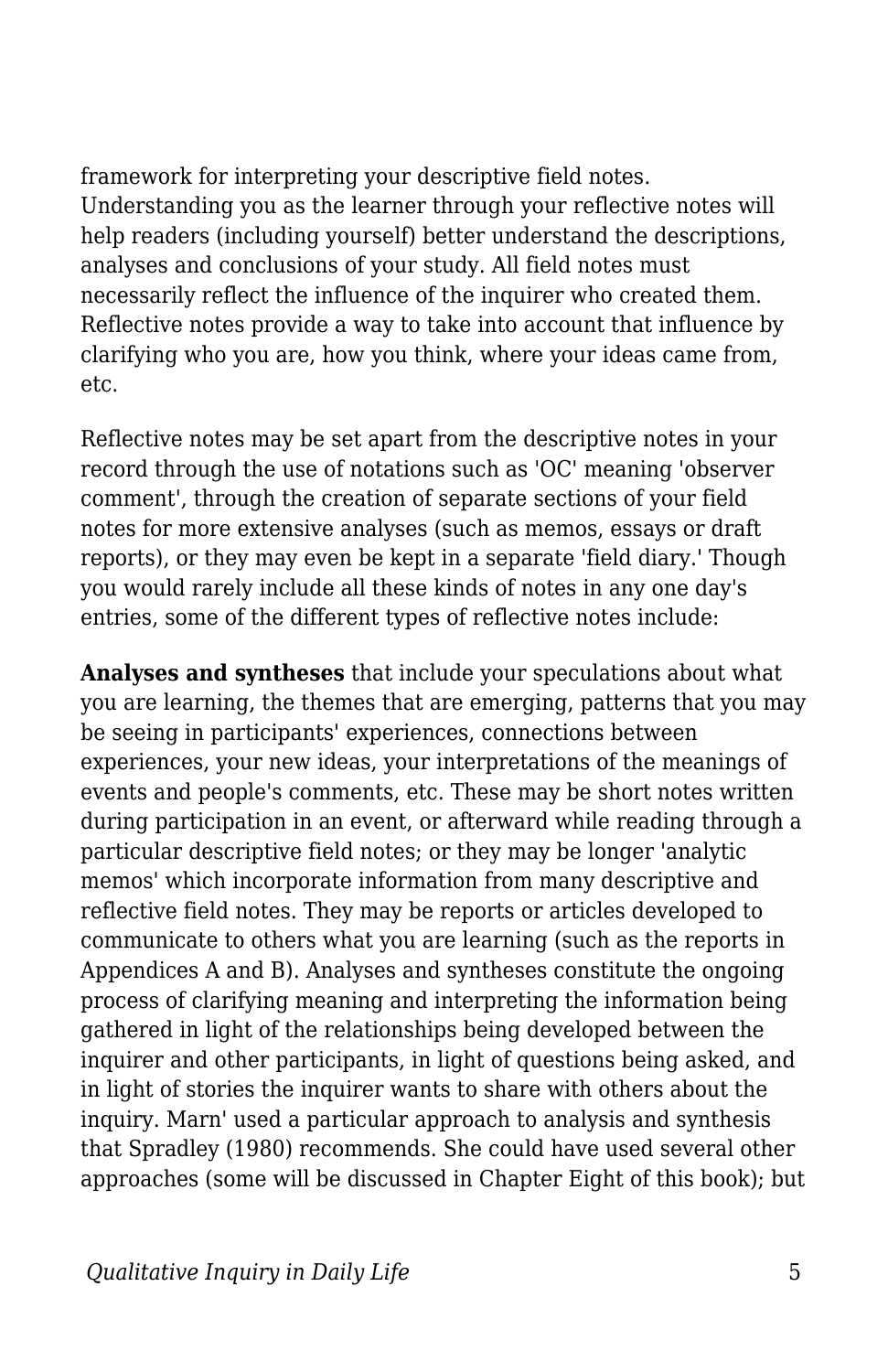whatever approach is used, the record of how the inquirer interprets his or her experiences and those of other participants in the study should be kept in the field notes.

Reflections on your **frame of mind and feelings**. Everyone has a point of view and a fairly unique way of seeing what is going on around them. You should record your preconceptions, prior experiences, opinions, beliefs, attitudes, prejudices, changes in perspective, moods while conducting the study, etc. as they relate to the people and situations you are studying. These reflections should be initiated before you even begin the data collection activities and should continue throughout the study to help you clarify how you are reacting to the experiences and people involved. This type of reflection will not only help others understand your perspective but will also help you sort out how your views differ from those of other people. Marn's poem about Crowther tells the reader much about her emotional involvement and frame of mind at that point in her study. She revealed her personal involvement through many other entries as well, facilitating her interpretation of her experience in the paper she wrote and in other settings in which she has shared her inquiry with others.

Selections from the two kinds of reflective notes described here can be combined with the descriptions of the observer to form an audit trail, which will be discussed in greater detail in Chapter Five. The intent of the audit trail is to document how the study was conducted, methodological decisions the inquirer made along the way and the involvement of the inquirer as he or she shaped the study.

It isn't likely that any educator-inquirer could take all of these kinds of field notes during a single session of qualitative inquiry. There is just so much going on when you are participating in a social situation that you will have to focus your attention on certain parts of the experience. But over time, you should look at what you are writing and ask yourself if you are including all these types of field notes or if